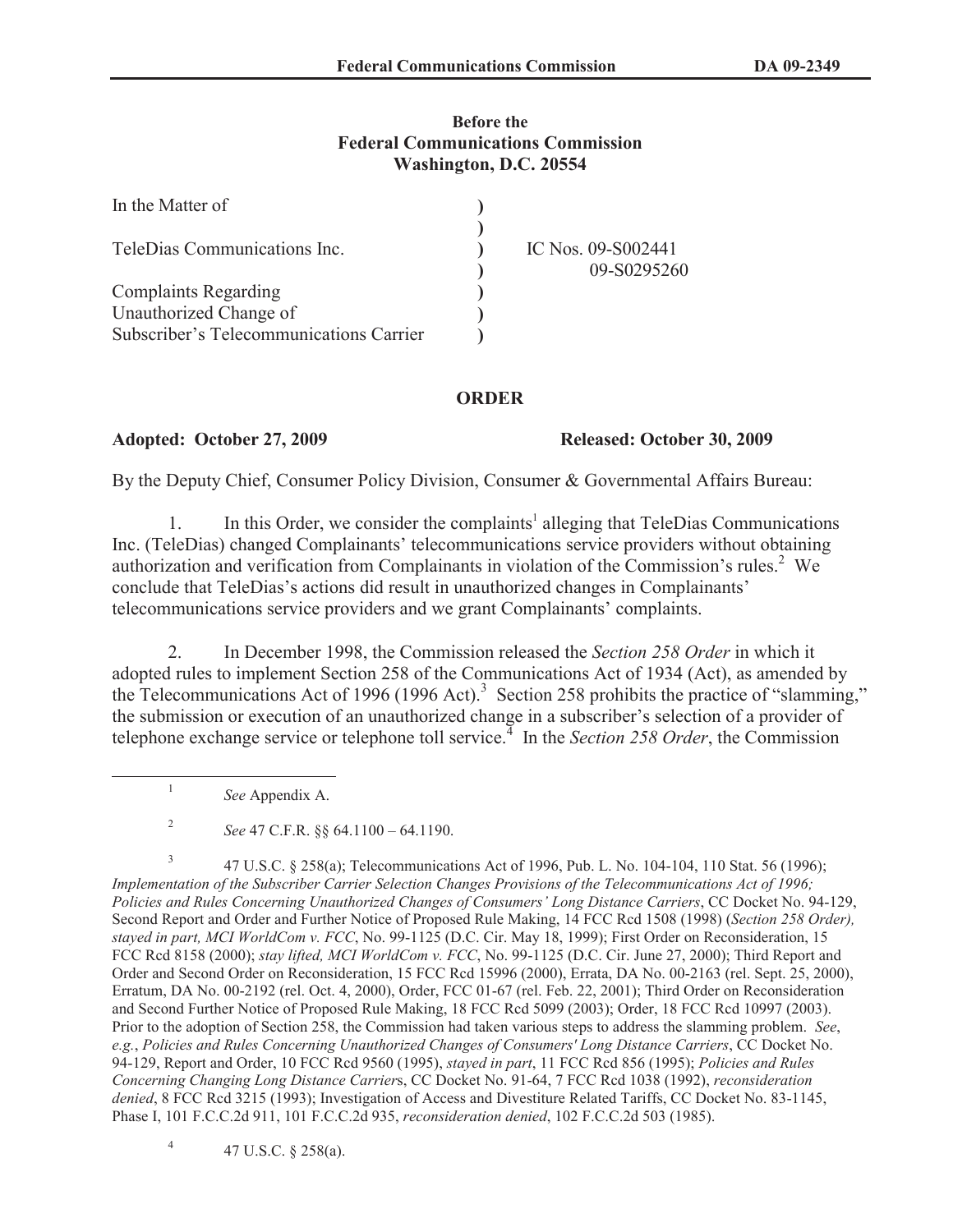adopted aggressive new rules designed to take the profit out of slamming, broadened the scope of the slamming rules to encompass all carriers, and modified its existing requirements for the authorization and verification of preferred carrier changes. The rules require, among other things, that a carrier receive individual subscriber consent before a carrier change may occur.<sup>5</sup> Pursuant to Section 258, carriers are absolutely barred from changing a customer's preferred local or long distance carrier without first complying with one of the Commission's verification procedures.<sup>6</sup> Specifically, a carrier must: (1) obtain the subscriber's written or electronically signed authorization in a format that meets the requirements of Section 64.1130; (2) obtain confirmation from the subscriber via a toll-free number provided exclusively for the purpose of confirming orders electronically; or (3) utilize an independent third party to verify the subscriber's order.<sup>7</sup>

3. The Commission also has adopted liability rules. These rules require the carrier to absolve the subscriber where the subscriber has not paid his or her bill. In that context, if the subscriber has not already paid charges to the unauthorized carrier, the subscriber is absolved of liability for charges imposed by the unauthorized carrier for service provided during the first 30 days after the unauthorized change. $\frac{8}{3}$  Where the subscriber has paid charges to the unauthorized carrier, the Commission's rules require that the unauthorized carrier pay 150% of those charges to the authorized carrier, and the authorized carrier shall refund or credit to the subscriber 50% of all charges paid by the subscriber to the unauthorized carrier.<sup>9</sup> Carriers should note that our actions in this order do not preclude the Commission from taking additional action, if warranted, pursuant to Section 503 of the Act.<sup>10</sup>

4. We received Complainants' complaints alleging that Complainants' telecommunications service providers had been changed to TeleDias without Complainants' authorization.<sup>11</sup> Pursuant to Sections 1.719 and 64.1150 of our rules,<sup>12</sup> we notified TeleDias of the complaints and TeleDias responded.<sup>13</sup> TeleDias states that authorizations were received and confirmed through third party verifications (TPVs). We have reviewed the TPVs submitted by TeleDias with its responses and find that, in each case, TeleDias's verifier failed to confirm that the

- 5 *See* 47 C.F.R. § 64.1120.
- 6 47 U.S.C. § 258(a).

7 *See* 47 C.F.R. § 64.1120(c). Section 64.1130 details the requirements for letter of agency form and content for written or electronically signed authorizations. 47 C.F.R. § 64.1130.

8 *See* 47 C.F.R. §§ 64.1140, 64.1160. Any charges imposed by the unauthorized carrier on the subscriber for service provided after this 30-day period shall be paid by the subscriber to the authorized carrier at the rates the subscriber was paying to the authorized carrier at the time of the unauthorized change. *Id.*

9 *See* 47 C.F.R. §§ 64.1140, 64.1170.

- <sup>10</sup> *See* 47 U.S.C. § 503.
- <sup>11</sup> *See* Appendix A.

<sup>12</sup> 47 C.F.R. § 1.719 (Commission procedure for informal complaints filed pursuant to Section 258 of the Act); 47 C.F.R. § 64.1150 (procedures for resolution of unauthorized changes in preferred carrier).

<sup>13</sup> *See* Appendix A.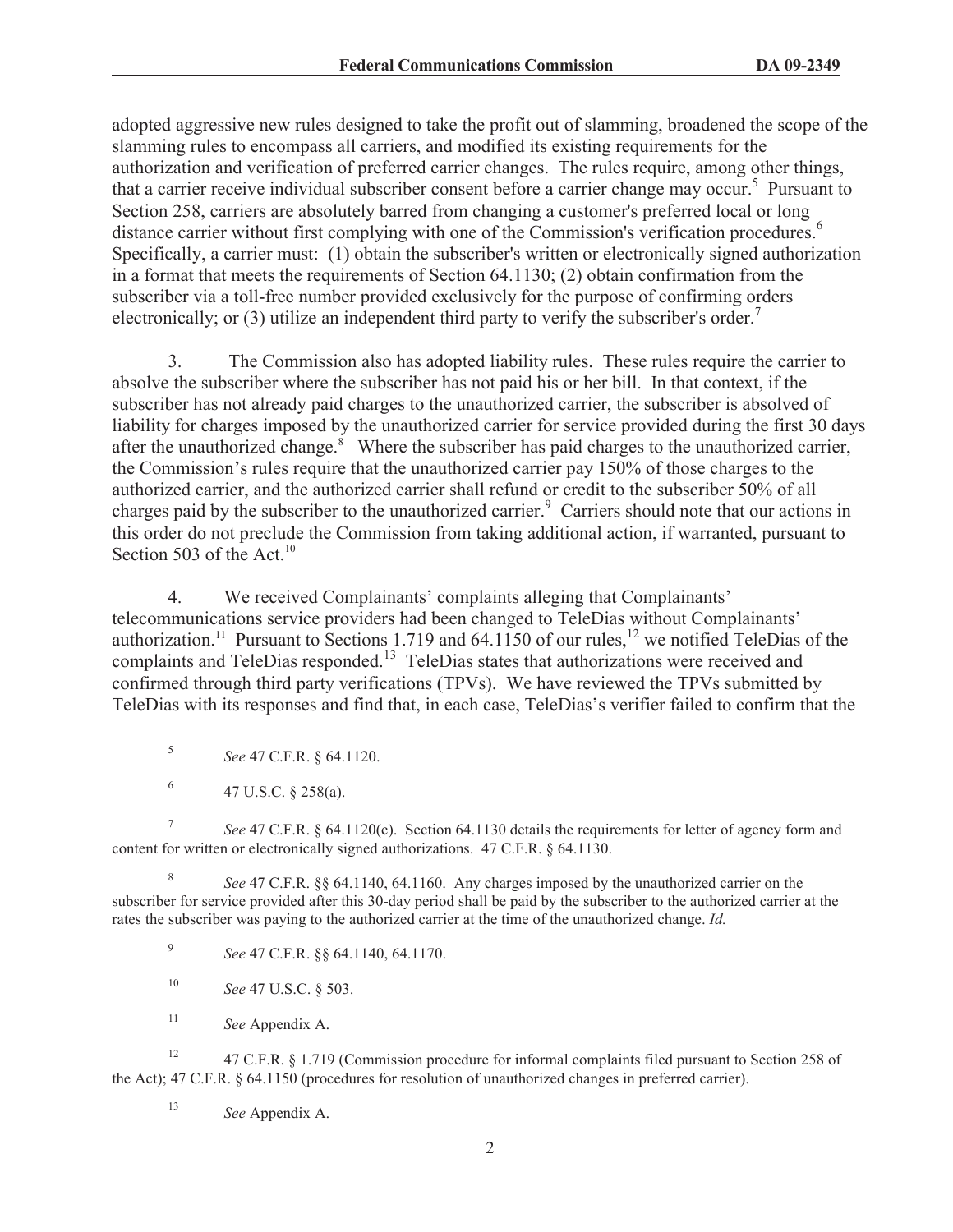person on the call is authorized to make the carrier changes, as required by our rules.<sup>14</sup> We find that TeleDias has failed produce clear and convincing evidence of valid authorized carrier changes by Complainants.<sup>15</sup> Therefore, we find that TeleDias's actions resulted in unauthorized changes in Complainants' telecommunications service provider and we discuss TeleDias's liability below.<sup>16</sup>

5. TeleDias must remove all charges incurred for service provided to Complainants for the first thirty days after the alleged unauthorized change in accordance with the Commission's liability rules.<sup>17</sup> We have determined that Complainants are entitled to absolution for the charges incurred during the first thirty days after the unauthorized change occurred and that neither the Complainants authorized carrier nor TeleDias may pursue any collection against Complainants for those charges.<sup>18</sup> Any charges imposed by TeleDias on the subscribers for service provided after this 30-day period shall be paid by the subscribers to the authorized carrier at the rates the subscribers were paying to the authorized carriers at the time of unauthorized change of telecommunications service provider.<sup>19</sup>

6. Accordingly, IT IS ORDERED that, pursuant to Section 258 of the Communications Act of 1934, as amended, 47 U.S.C. § 258, and Sections 0.141, 0.361 and 1.719 of the Commission's rules, 47 C.F.R. §§ 0.141, 0.361, 1.719, the complaints filed against TeleDias Communication Inc. ARE GRANTED.

7. IT IS FURTHER ORDERED that, pursuant to section 64.1170(d) of the Commission's rules, 47 C.F.R. § 64.1170(d), Complainants are entitled to absolution for the charges incurred during the first thirty days after the unauthorized change occurred and TeleDias may not pursue any collection against Complainants for those charges.

<sup>17</sup> *See* 47 C.F.R. § 64.1160(b).

- <sup>18</sup> *See* 47 C.F.R. § 64.1160(d).
- <sup>19</sup> *See* 47 C.F.R. §§ 64.1140, 64.1160.

<sup>14</sup> *See* 47 C.F.R. § 64.1120(c)(3)(iii).

<sup>15</sup> *See* 47 C.F.R. § 64.1150(d).

<sup>&</sup>lt;sup>16</sup> If either Complainant is unsatisfied with the resolution of this complaint, such Complainant may file a formal complaint with the Commission pursuant to Section 1.721 of the Commission's rules, 47 C.F.R. § 1.721. Such filing will be deemed to relate back to the filing date of such Complainant's informal complaint so long as the formal complaint is filed within 45 days from the date this order is mailed or delivered electronically to such Complainant. *See* 47 C.F.R. § 1.719.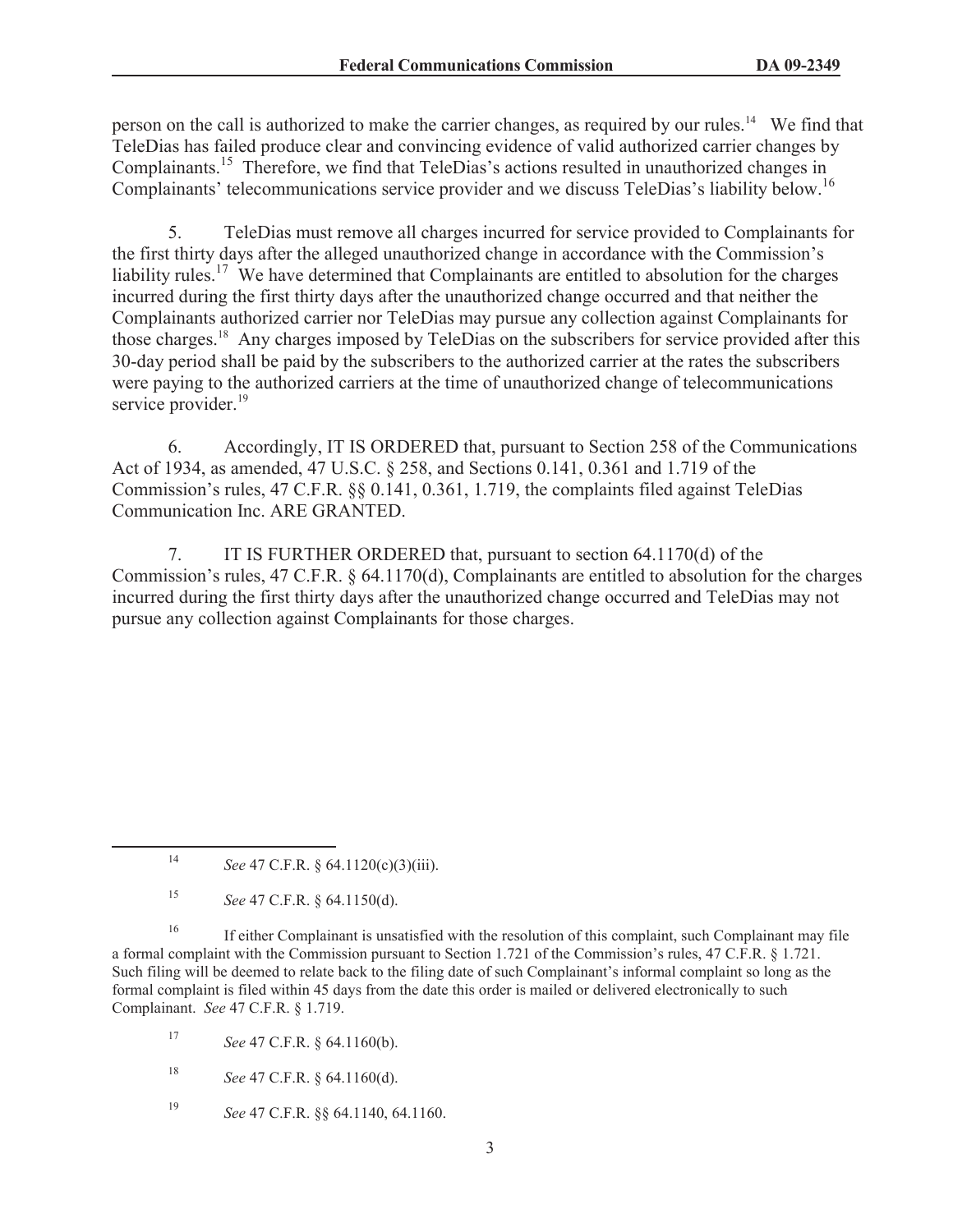8. IT IS FURTHER ORDERED that this Order is effective upon release.

## FEDERAL COMMUNICATIONS COMMISSION

Nancy A. Stevenson, Deputy Chief Consumer Policy Division Consumer & Governmental Affairs Bureau